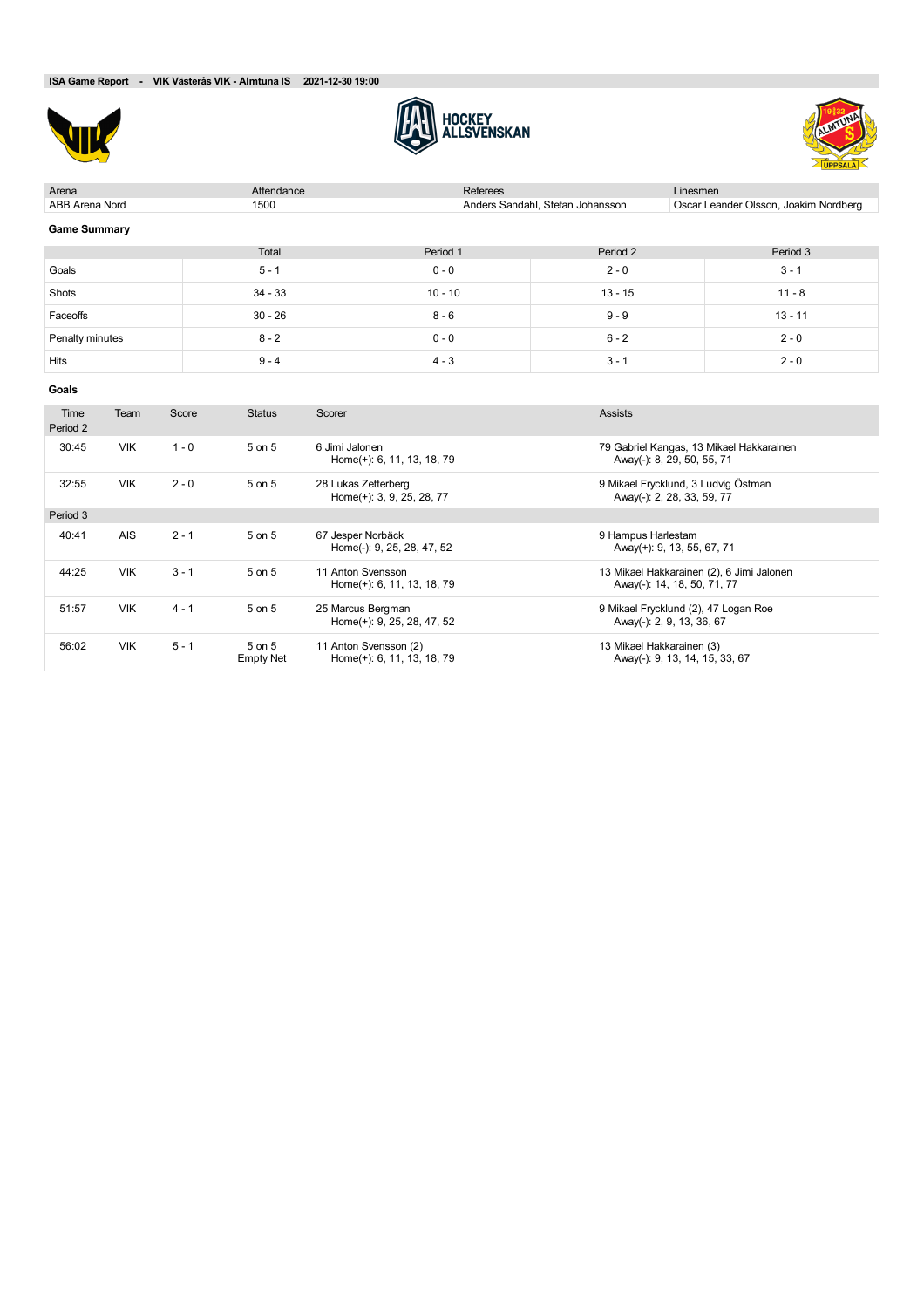# **Player Summary**

| Player                | <b>SOG</b>     | Goals                   | <b>Assists</b> | Points         | $+/-$       | <b>PIM</b>     | <b>Hits</b>    | <b>Blocks</b> | <b>FO</b> | FO%    | <b>Shifts</b> | <b>TOI</b> |
|-----------------------|----------------|-------------------------|----------------|----------------|-------------|----------------|----------------|---------------|-----------|--------|---------------|------------|
| 3 Ludvig Östman       | 2              |                         |                |                | $+1$        |                |                |               |           |        | 27            | 19:48      |
| 6 Jimi Jalonen        | 2              | 1                       | ٠              | $\overline{2}$ | $+3$        |                | $\overline{2}$ |               |           |        | 24            | 18:31      |
| 9 Mikael Frycklund    | 3              |                         | $\overline{2}$ | 2              | $+1$        |                |                |               | $13 - 3$  | 81,25% | 24            | 17:08      |
| 11 Anton Svensson     | $\overline{4}$ | $\overline{2}$          |                | $\overline{2}$ | $+3$        | $\overline{2}$ |                |               |           |        | 19            | 15:21      |
| 13 Mikael Hakkarainen | 3              |                         | 3              | 3              | $+3$        |                |                |               | $3 - 8$   | 27,27% | 19            | 13:31      |
| 14 Jesper Johansson   | 2              |                         |                |                | $\mathbf 0$ |                |                | 2             | $2 - 3$   | 40,00% | 21            | 14:07      |
| 15 Filip Wiberg       | 2              |                         |                |                | 0           |                |                |               |           |        | 15            | 11:32      |
| 16 Filip Karlsson     |                |                         |                |                | 0           |                |                |               | $3 - 4$   | 42,86% | 18            | 13:20      |
| 17 William Wikman     | 2              |                         |                |                | 0           |                | $\overline{2}$ |               |           |        | 23            | 15:25      |
| 18 David Göransson    |                |                         |                |                | $+3$        |                |                |               |           |        | 23            | 14:16      |
| 19 Niklas Rigelius    | 2              |                         |                |                | 0           |                |                |               |           |        | 17            | 12:07      |
| 25 Marcus Bergman     |                | 1                       |                |                | $+1$        | 2              |                |               |           |        | 23            | 15:52      |
| 28 Lukas Zetterberg   | 3              | $\overline{\mathbf{1}}$ |                |                | $+1$        | $\overline{2}$ |                |               |           |        | 24            | 16:15      |
| 40 Isac Skedung       |                |                         |                |                | $\mathbf 0$ |                |                |               | $9 - 8$   | 52,94% | 19            | 12:38      |
| 47 Logan Roe          |                |                         | 1              | 1              | $\mathbf 0$ |                |                |               |           |        | 29            | 23:37      |
| 52 August Tornberg    | 6              |                         |                |                | $\Omega$    |                |                |               |           |        | 29            | 23:35      |
| 77 Ludvig Jardeskog   | $\overline{2}$ |                         |                |                | $+1$        |                | $\overline{2}$ |               |           |        | 27            | 19:02      |
| 79 Gabriel Kangas     |                |                         | 1              |                | $+3$        |                |                |               |           |        | 22            | 16:31      |

| Goalkeeper          | Saves | GA | <b>SWA</b> | Saves% | PP SVS% EQ SVS% |        | Shutout | PIM | TOI   |
|---------------------|-------|----|------------|--------|-----------------|--------|---------|-----|-------|
| 33 Linus Ryttar     |       |    |            |        |                 |        |         |     |       |
| 37 Johan Gustafsson | 32    |    |            | 96,97% | 100.00%         | 95,45% |         |     | 60:00 |

#### **REALWAYS Player Summary**

| Player               | <b>SOG</b>     | Goals | <b>Assists</b> | Points | $+/-$       | <b>PIM</b> | <b>Hits</b>    | <b>Blocks</b>  | <b>FO</b> | FO%     | <b>Shifts</b> | <b>TOI</b> |
|----------------------|----------------|-------|----------------|--------|-------------|------------|----------------|----------------|-----------|---------|---------------|------------|
| 2 Anton Björkman     |                |       |                |        | $-2$        | 2          |                | 3              |           |         | 25            | 17:12      |
| 8 Rasmus Hedin       | 2              |       |                |        | $-1$        |            |                | $\overline{2}$ |           |         | 21            | 13:52      |
| 9 Hampus Harlestam   | 3              |       |                |        | $-1$        |            |                |                | $5 - 12$  | 29,41%  | 25            | 21:56      |
| 12 Tim Dackell       |                |       |                |        | 0           |            |                |                | $2 - 2$   | 50,00%  | 7             | 04:17      |
| 13 Tobias Liljendahl | 5              |       |                |        | $-1$        |            | 1              |                | $1 - 0$   | 100,00% | 26            | 20:01      |
| 14 Simon Löf         | $\overline{2}$ |       |                |        | $-2$        |            | 1              |                |           |         | 27            | 19:07      |
| 15 William Proos     | 3              |       |                |        | $-1$        |            |                |                |           |         | 13            | 12:16      |
| 18 Jacob Svensson    |                |       |                |        | $-1$        |            |                |                | $7 - 3$   | 70,00%  | 17            | 15:34      |
| 24 Didrik Lif        |                |       |                |        | 0           |            |                |                |           |         | 10            | 06:48      |
| 28 Anton Klint       |                |       |                |        | $-1$        |            |                |                | $7 - 9$   | 43,75%  | 22            | 17:03      |
| 29 Mattias Johansson |                |       |                |        | $-1$        |            |                |                | $2 - 4$   | 33,33%  | 13            | 08:46      |
| 33 Oskar Asplund     | 4              |       |                |        | $-2$        |            |                | $\overline{2}$ |           |         | 27            | 21:53      |
| 36 Olle Norberg      |                |       |                |        | $-1$        |            |                |                |           |         | 20            | 16:26      |
| 50 Georgs Golovkovs  |                |       |                |        | $-2$        |            |                |                |           |         | 18            | 17:00      |
| 55 Andreas Söderberg | 2              |       |                |        | $\mathbf 0$ |            |                |                |           |         | 29            | 16:30      |
| 59 Pelle Hedlund     |                |       |                |        | $-1$        |            |                |                | $2 - 0$   | 100.00% | 20            | 15:20      |
| 67 Jesper Norbäck    | 3              | 1     |                |        | $-1$        |            |                |                |           |         | 23            | 20:44      |
| 71 Jacob Ragnarsson  |                |       |                |        | $-1$        |            | $\overline{2}$ |                |           |         | 29            | 17:17      |
| 77 Sebastian Benker  | 4              |       |                |        | $-2$        |            |                |                |           |         | 22            | 17:06      |

| Goalkeeper        | Saves | GA | <b>SWA</b> | Saves% |         | PP SVS% EQ SVS% | Shutout | <b>PIM</b> | <b>TOI</b> |
|-------------------|-------|----|------------|--------|---------|-----------------|---------|------------|------------|
| 31 Viktor Andrén  |       |    |            |        |         |                 |         |            |            |
| 39 Isak Johansson | 29    |    | 12         | 87,88% | 100,00% | 86,67%          |         |            | 58:55      |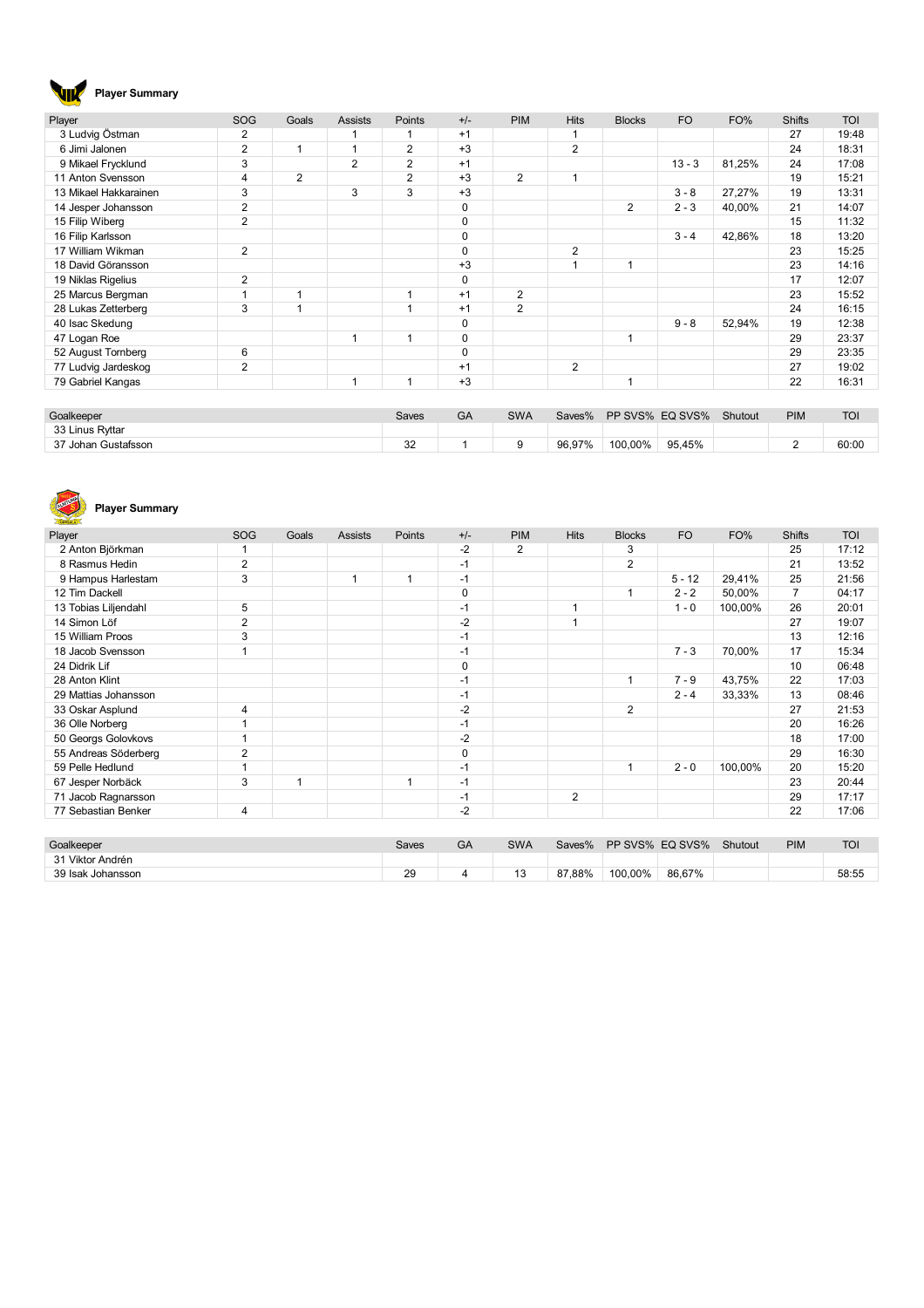

## **Penalty Summary**



| Player              | Penalty          | Time  | Penalty         | Player           |
|---------------------|------------------|-------|-----------------|------------------|
| 25 Marcus Bergman   | Hooking (2 min)  | 20:38 |                 |                  |
| 28 Lukas Zetterberg | Tripping (2 min) | 23:30 |                 |                  |
|                     |                  | 26:25 | Holding (2 min) | 2 Anton Björkman |
| 37 Johan Gustafsson | Hooking (2 min)  | 35:49 |                 |                  |
| 11 Anton Svensson   | Hooking (2 min)  | 58:41 |                 |                  |
|                     |                  |       |                 |                  |

#### **Power Play**

|                  | Power Plays | PP%    | PP Goals | <b>PP Shots</b> | Time in PP |
|------------------|-------------|--------|----------|-----------------|------------|
| VIK Västerås VIK |             | 00.00% |          |                 | 02:00      |
| Almtuna IS       |             | 00,00% |          | 10              | 07:19      |

### **Penalty Killing**

|                  | <b>Box Plays</b> | PK%     | ∃oals Against | Shots Against | <b>PK Time</b> |
|------------------|------------------|---------|---------------|---------------|----------------|
| VIK Västerås VIK |                  | 100.00% |               |               | 07:19          |
| Almtuna IS       |                  | 100.00% |               |               | 02:00          |

#### **Faceoffs** × ÷

|                          | 9 Hampus<br><b>Harlestam</b> | 28 Anton Klint         | 18 Jacob<br>Svensson    | 29 Mattias<br>Johansson |                         | 40 Isac Skedung         | 9 Mikael<br>Frycklund  | 13 Mikael<br>Hakkarainen | 16 Filip<br>Karlsson   |
|--------------------------|------------------------------|------------------------|-------------------------|-------------------------|-------------------------|-------------------------|------------------------|--------------------------|------------------------|
| 40 Isac Skedung          | $2 - 2$<br>$(50,00\%)$       | $4 - 1$<br>$(80,00\%)$ | $0 - 3$<br>$(00,00\%)$  | $1 - 0$<br>$(100,00\%)$ | 9 Hampus<br>Harlestam   | $2 - 2$<br>$(50,00\%)$  | $1 - 9$<br>$(10,00\%)$ | $2 - 1$<br>(66, 67%)     |                        |
| 9 Mikael Frycklund       | $9 - 1$<br>$(90,00\%)$       | $2 - 1$<br>(66, 67%)   | $1 - 0$<br>$(100,00\%)$ | $1 - 0$<br>$(100,00\%)$ | 28 Anton Klint          | $1 - 4$<br>$(20,00\%)$  | $1 - 2$<br>$(33,33\%)$ | $1 - 0$<br>$(100,00\%)$  | $2 - 1$<br>(66, 67%)   |
| 13 Mikael<br>Hakkarainen | $1 - 2$<br>(33,33%)          | $0 - 1$<br>$(00,00\%)$ | $0 - 3$<br>$(00,00\%)$  | $2 - 2$<br>$(50,00\%)$  | 18 Jacob<br>Svensson    | $3 - 0$<br>$(100,00\%)$ | $0 - 1$<br>$(00,00\%)$ | $3 - 0$<br>$(100,00\%)$  | $1 - 2$<br>$(33,33\%)$ |
| 16 Filip Karlsson        |                              | $1 - 2$<br>(33,33%)    | $2 - 1$<br>(66, 67%)    |                         | 29 Mattias<br>Johansson | $0 - 1$<br>$(00,00\%)$  | $0 - 1$<br>$(00,00\%)$ | $2 - 2$<br>$(50,00\%)$   |                        |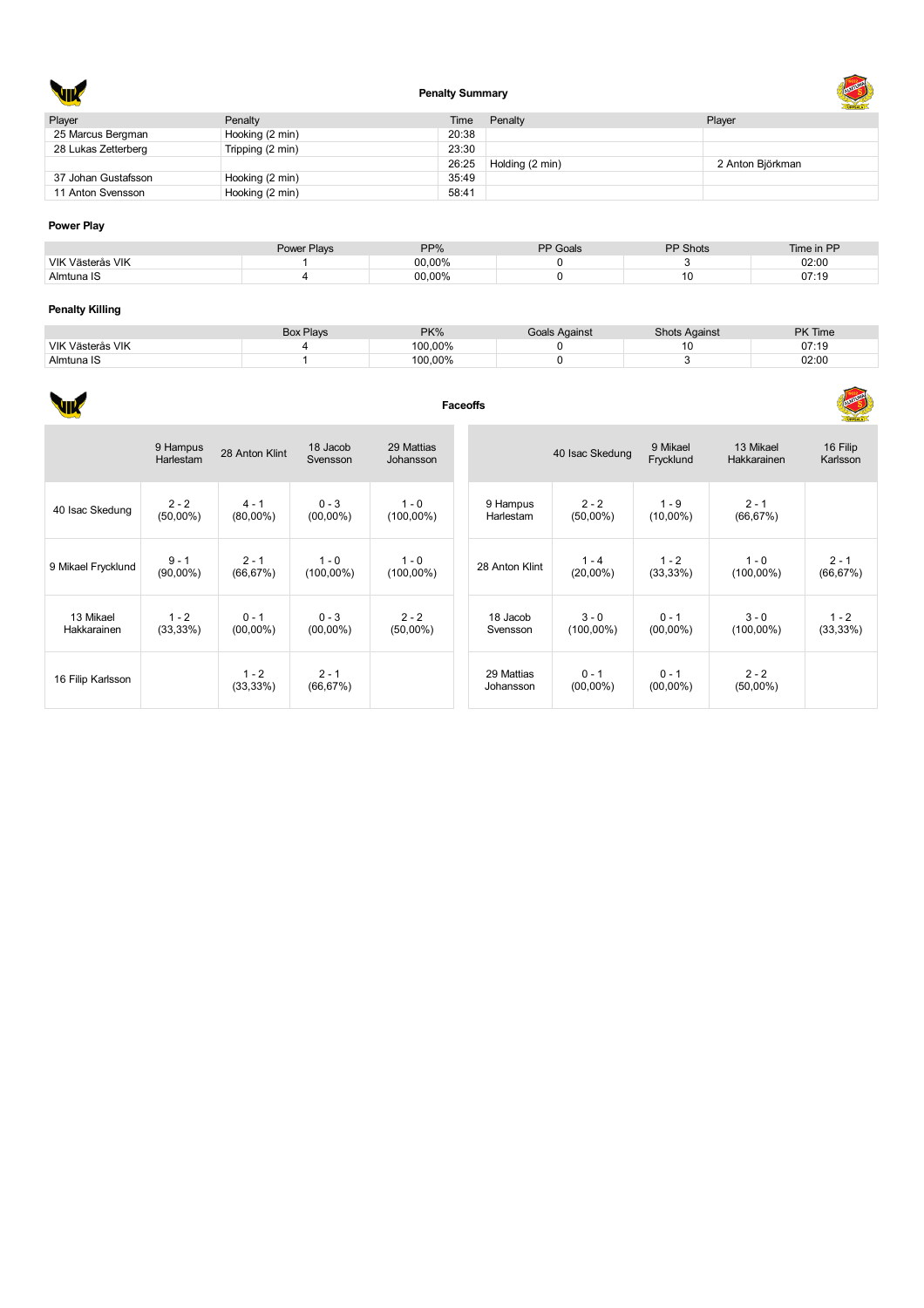



#### **Points**

| 13 Mikael Hakkarainen |  |   |
|-----------------------|--|---|
| 11 Anton Svensson     |  |   |
| 6 Jimi Jalonen        |  |   |
| 9 Mikael Frycklund    |  | ົ |
| 25 Marcus Bergman     |  |   |
| 28 Lukas Zetterberg   |  |   |
| 79 Gabriel Kangas     |  |   |
| 47 Logan Roe          |  |   |
| 3 Ludvig Östman       |  |   |
|                       |  |   |

| 67 Jesper Norbäck  |  |  |
|--------------------|--|--|
| 9 Hampus Harlestam |  |  |
|                    |  |  |
|                    |  |  |
|                    |  |  |
|                    |  |  |
|                    |  |  |
|                    |  |  |
|                    |  |  |
|                    |  |  |

#### **Shots**

|                       | SOG | Wide |
|-----------------------|-----|------|
| 52 August Tornberg    |     |      |
| 11 Anton Svensson     |     | 2    |
| 28 Lukas Zetterberg   |     |      |
| 9 Mikael Frycklund    | 3   |      |
| 13 Mikael Hakkarainen | 3   |      |
| 6 Jimi Jalonen        | 2   |      |
| 19 Niklas Rigelius    | 2   |      |
| 17 William Wikman     | 2   |      |
| 3 Ludvig Östman       | 2   |      |
| 77 Ludvig Jardeskog   |     |      |

#### Tobias Liljendahl 5 0 0 Sebastian Benker 4 0 2 33 Oskar Asplund 4 0 0 0 0<br>67 Jesper Norbäck 3 3 1 0 Jesper Norbäck 3 1 0 9 Hampus Harlestam and the state of the state of the state of the state of the state of the state of the state of the state of the state of the state of the state of the state of the state of the state of the state of the 15 William Proos 8 Rasmus Hedin 2 0 1<br>14 Simon Löf 2 0 0 0 14 Simon Löf<br>
55 Andreas Söderberg<br>
2 0 0 55 Andreas Söderberg 2 Anton Björkman 1 0 2

SOG G Wide<br>5 0 0

### **Shots Wide**

|                   | Wide | SOG |  |
|-------------------|------|-----|--|
| 25 Marcus Bergman |      |     |  |
| 11 Anton Svensson |      |     |  |
| 79 Gabriel Kangas |      |     |  |
| 16 Filip Karlsson |      |     |  |
| 47 Logan Roe      |      |     |  |

### **PP-Shots**

|                     | PP-SOG | $PP-G$ | <b>PP</b> Wide |
|---------------------|--------|--------|----------------|
| 9 Mikael Frycklund  |        |        |                |
| 15 Filip Wiberg     |        |        |                |
| 28 Lukas Zetterberg |        |        |                |
|                     |        |        |                |
|                     |        |        |                |

#### **Hits**

|                     | Hits | Pen. minutes |
|---------------------|------|--------------|
| 6 Jimi Jalonen      |      |              |
| 77 Ludvig Jardeskog |      |              |
| 17 William Wikman   |      |              |
| 18 David Göransson  |      |              |
| 11 Anton Svensson   |      |              |

### **Top +/-**

| 18 David Göransson    |  |  |
|-----------------------|--|--|
| 13 Mikael Hakkarainen |  |  |
| 6 Jimi Jalonen        |  |  |
| 79 Gabriel Kangas     |  |  |
| 11 Anton Svensson     |  |  |

#### **Bottom +/-**

| 47 Logan Roe        |  |  |
|---------------------|--|--|
| 52 August Tornberg  |  |  |
| 14 Jesper Johansson |  |  |
| 16 Filip Karlsson   |  |  |
| 19 Niklas Rigelius  |  |  |

| Wide | SOG |  |
|------|-----|--|
|      |     |  |
|      |     |  |
|      |     |  |
|      |     |  |
|      |     |  |
|      |     |  |

|                      | PP-SOG | $PP-G$ | <b>PP</b> Wide |
|----------------------|--------|--------|----------------|
| 77 Sebastian Benker  |        |        |                |
| 13 Tobias Liljendahl |        |        |                |
| 33 Oskar Asplund     |        |        |                |
| 9 Hampus Harlestam   |        |        |                |
| 59 Pelle Hedlund     |        |        |                |

|                      | Hits | Pen. minutes |
|----------------------|------|--------------|
| 71 Jacob Ragnarsson  |      |              |
| 13 Tobias Liljendahl |      |              |
| 14 Simon Löf         |      |              |
|                      |      |              |
|                      |      |              |

| 55 Andreas Söderberg |     |  |
|----------------------|-----|--|
| 12 Tim Dackell       |     |  |
| 24 Didrik Lif        |     |  |
| 9 Hampus Harlestam   | -1  |  |
| 13 Tobias Liljendahl | - 1 |  |

|                     | +/-  |  |
|---------------------|------|--|
| 33 Oskar Asplund    | $-2$ |  |
| 77 Sebastian Benker |      |  |
| 2 Anton Björkman    |      |  |
| 50 Georgs Golovkovs |      |  |
| 14 Simon Löf        |      |  |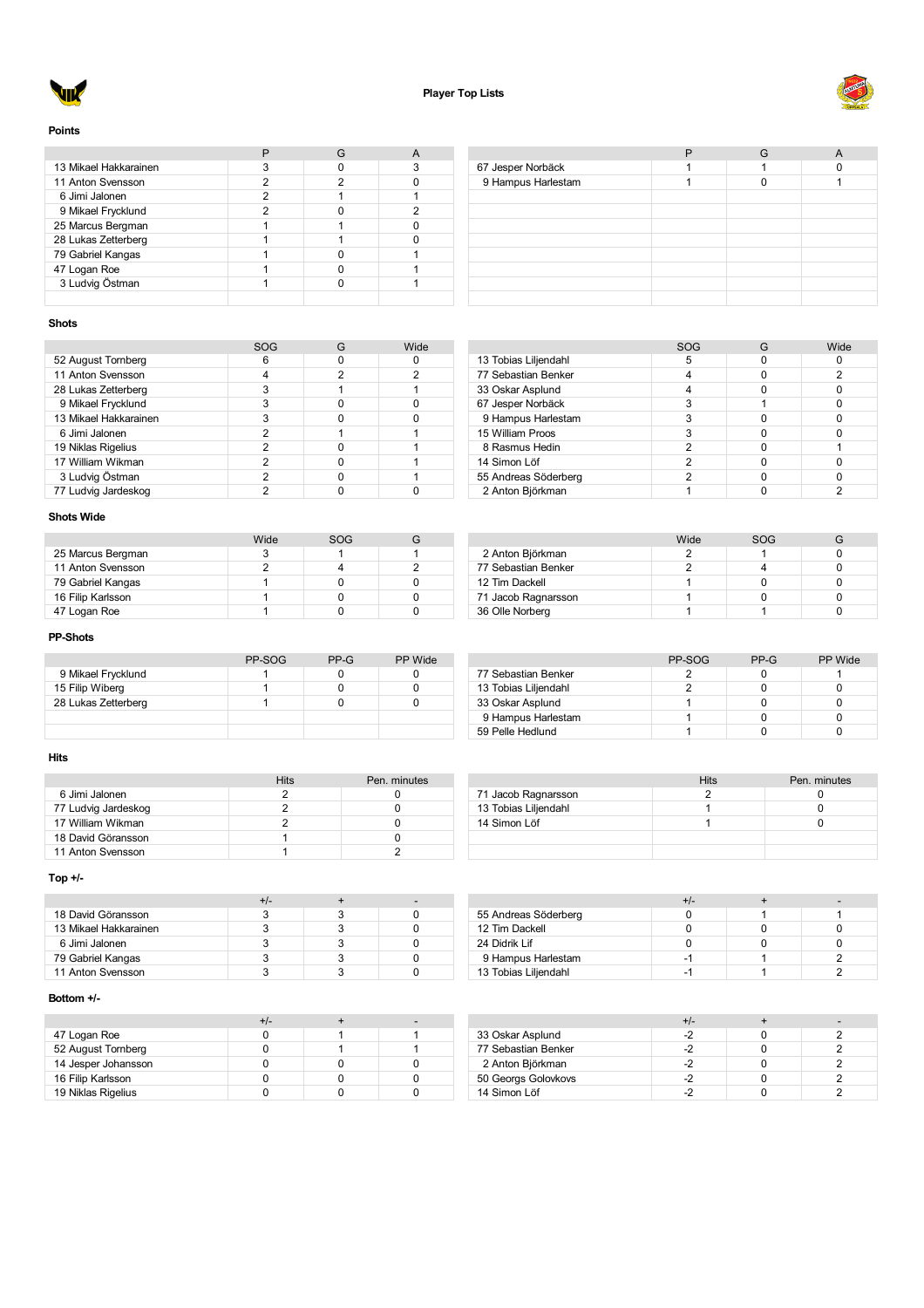



### **Time On Ice**

|                     | Time on Ice | +/- |
|---------------------|-------------|-----|
| 47 Logan Roe        | 23:37       |     |
| 52 August Tornberg  | 23:35       |     |
| 3 Ludvig Östman     | 19:48       | +1  |
| 77 Ludvig Jardeskog | 19:02       | +1  |
| 6 Jimi Jalonen      | 18:31       | +3  |

### **Time On Ice PP**

|                       | Time on Ice PP | $PP +/-$ |
|-----------------------|----------------|----------|
| 25 Marcus Bergman     | 01:03          |          |
| 9 Mikael Frycklund    | 01:03          |          |
| 13 Mikael Hakkarainen | 01:03          |          |
| 52 August Tornberg    | 01:03          |          |
| 28 Lukas Zetterberg   | 01:03          |          |

# **Time On Ice BP**

|                     | Time on Ice BP | $BP +/-$ |
|---------------------|----------------|----------|
| 47 Logan Roe        | 03:56          |          |
| 52 August Tornberg  | 03:56          |          |
| 3 Ludvig Östman     | 03:04          |          |
| 14 Jesper Johansson | 03:01          |          |
| 77 Ludvig Jardeskog | 02:55          |          |

|                      | Time on Ice | +/- |
|----------------------|-------------|-----|
| 9 Hampus Harlestam   | 21:56       | -1  |
| 33 Oskar Asplund     | 21:53       | -2  |
| 67 Jesper Norbäck    | 20:44       | -1  |
| 13 Tobias Liljendahl | 20:01       | -1  |
| 14 Simon Löf         | 19:07       | -2  |

|                     | Time on Ice PP | $PP +/-$ |
|---------------------|----------------|----------|
| 18 Jacob Svensson   | 04:32          |          |
| 28 Anton Klint      | 04.14          |          |
| 67 Jesper Norbäck   | 04:05          |          |
| 77 Sebastian Benker | 03:53          |          |
| 15 William Proos    | 03.49          |          |

|                      | Time on Ice BP | $BP +/-$ |
|----------------------|----------------|----------|
| 71 Jacob Ragnarsson  | 01:04          |          |
| 8 Rasmus Hedin       | 00:59          |          |
| 13 Tobias Liljendahl | 00:57          |          |
| 33 Oskar Asplund     | 00:52          |          |
| 14 Simon Löf         | 00:52          |          |

### **Faceoffs**

|                       | FO%   | Won | Lost |
|-----------------------|-------|-----|------|
| 9 Mikael Frycklund    | 81.25 | 13  |      |
| 40 Isac Skedung       | 52.94 |     |      |
| 16 Filip Karlsson     | 42.86 |     |      |
| 14 Jesper Johansson   | 40.00 |     |      |
| 13 Mikael Hakkarainen | 27.27 |     |      |

|                      | FO%   | Won | Lost |
|----------------------|-------|-----|------|
| 18 Jacob Svensson    | 70.00 |     | 3    |
| 12 Tim Dackell       | 50.00 |     |      |
| 28 Anton Klint       | 43.75 |     | 9    |
| 29 Mattias Johansson | 33.33 |     |      |
| 9 Hampus Harlestam   | 29.41 |     | 12   |

### **Offensive Faceoff %**

|                       | OFO%  | <b>Won</b> | Lost |                    | OFO%  | Won | Lost |
|-----------------------|-------|------------|------|--------------------|-------|-----|------|
| 9 Mikael Frycklund    | 85,71 |            |      | 28 Anton Klint     | 42.86 |     |      |
| 40 Isac Skedung       | 40,00 |            |      | 9 Hampus Harlestam | 40.00 |     |      |
| 13 Mikael Hakkarainen | 25.00 |            |      |                    |       |     |      |
|                       |       |            |      |                    |       |     |      |
|                       |       |            |      |                    |       |     |      |

### **Defensive Faceoff %**

|                       | DFO%  | Won | Lost |          |
|-----------------------|-------|-----|------|----------|
| 9 Mikael Frycklund    | 50.00 |     |      | 18 Jacob |
| 13 Mikael Hakkarainen | 50.00 |     |      | 9 Hampu  |
| 14 Jesper Johansson   | 40.00 |     |      |          |
| 40 Isac Skedung       | 33.33 |     |      |          |
|                       |       |     |      |          |

|                    | DFO%  | Won | Lost |
|--------------------|-------|-----|------|
| 18 Jacob Svensson  | 66,67 |     |      |
| 9 Hampus Harlestam | 50,00 |     |      |
|                    |       |     |      |
|                    |       |     |      |
|                    |       |     |      |

### **Penalties**

|                     | <b>PIM</b> | Eff. PIM |
|---------------------|------------|----------|
| 25 Marcus Bergman   |            |          |
| 37 Johan Gustafsson |            |          |
| 11 Anton Svensson   |            |          |
| 28 Lukas Zetterberg |            |          |
|                     |            |          |

|                  | <b>PIM</b> | Eff. PIM |
|------------------|------------|----------|
| 2 Anton Björkman |            |          |
|                  |            |          |
|                  |            |          |
|                  |            |          |
|                  |            |          |

## **Top PP +/-**

| 25 Marcus Bergman     |  |  |
|-----------------------|--|--|
| 9 Mikael Frycklund    |  |  |
| 18 David Göransson    |  |  |
| 13 Mikael Hakkarainen |  |  |
| 6 Jimi Jalonen        |  |  |

| 33 Oskar Asplund    |  |  |
|---------------------|--|--|
| 77 Sebastian Benker |  |  |
| 2 Anton Björkman    |  |  |
| 12 Tim Dackell      |  |  |
| 50 Georgs Golovkovs |  |  |